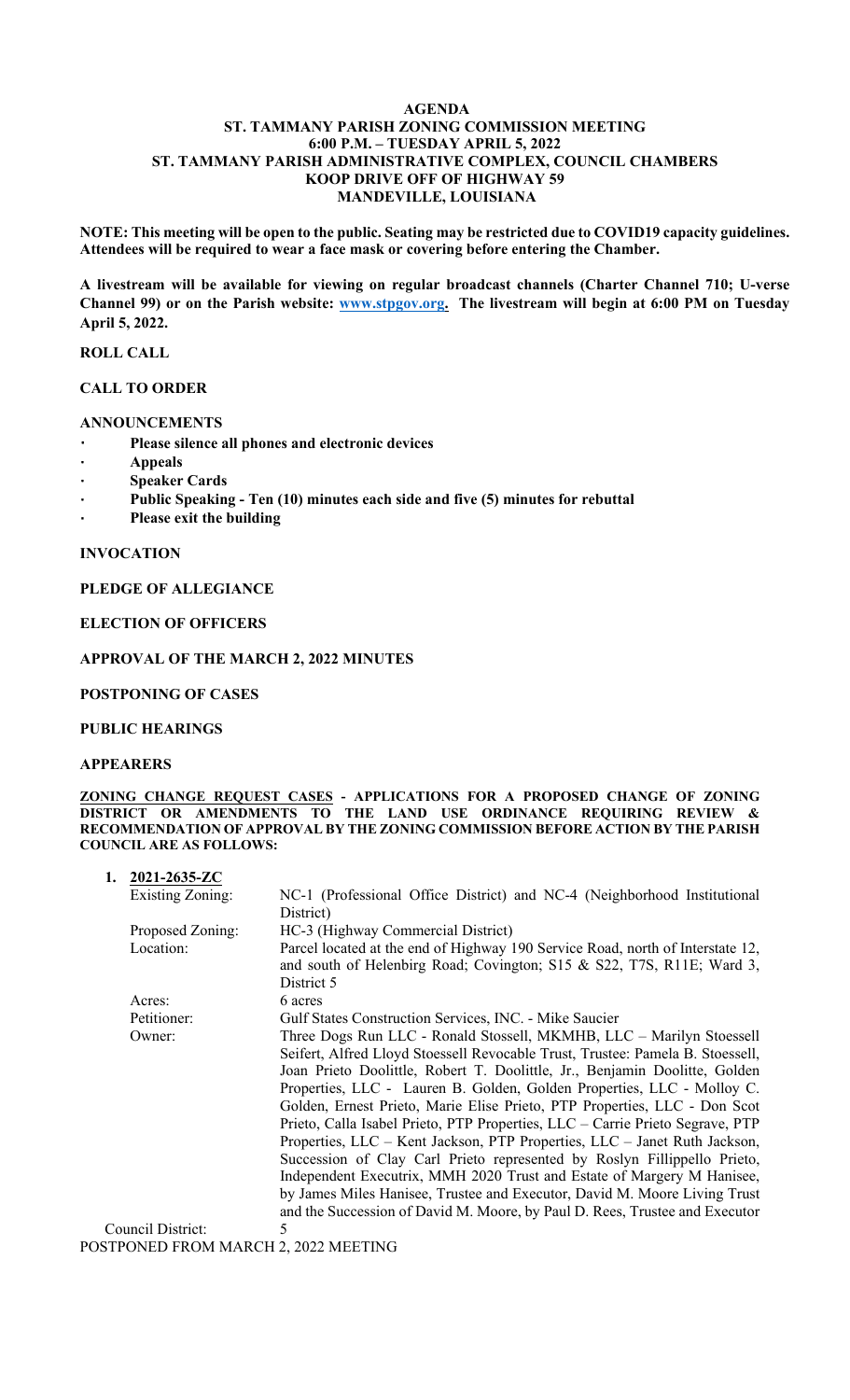#### **AGENDA ST. TAMMANY PARISH ZONING COMMISSION MEETING 6:00 P.M. – TUESDAY APRIL 5, 2022 ST. TAMMANY PARISH ADMINISTRATIVE COMPLEX, COUNCIL CHAMBERS KOOP DRIVE OFF OF HIGHWAY 59 MANDEVILLE, LOUISIANA**

| 2022-2712-ZC            |                                                                              |
|-------------------------|------------------------------------------------------------------------------|
| <b>Existing Zoning:</b> | NC-2 (Indoor Retail and Service District) and NC-5 (Retail and Service       |
|                         | District)                                                                    |
| Proposed Zoning:        | A-4A (Single-Family Residential District) and A-6 (Multiple Family           |
|                         | <b>Residential District)</b>                                                 |
| Location:               | Parcel located southwest corner of East Brewster Road and River Chase Drive; |
|                         | Covington; S47, T7S, R11E; Ward 1, District 1                                |
| Acres:                  | $24.04$ acres                                                                |
| Petitioner:             | Mark Salvetti                                                                |
| Owner:                  | Maurmont Properties, LLC - Mark Salvetti                                     |
| Council District:       |                                                                              |

## POSTPONED FROM MARCH 2, 2022 MEETING

| 2022-2713-ZC                         | WITHDRAWN                                                                      |
|--------------------------------------|--------------------------------------------------------------------------------|
| <b>Existing Zoning:</b>              | A-1 (Suburban District)                                                        |
| Proposed Zoning:                     | HC-2 (Highway Commercial District)                                             |
| Location:                            | Parcel located on the east and west side of Pruden Road, north of Highway 190; |
|                                      | Covington; S25, T6S, R10E; Ward 3, District 3                                  |
| Acres:                               | 70.85 acres                                                                    |
| Petitioner:                          | Kyle Associates, LLC - Franklin Kyle                                           |
| Owner:                               | Decatur Enterprises, LLC - R. Vaughn Cimini                                    |
| Council District:                    | 3                                                                              |
| POSTPONED FROM MARCH 2, 2022 MEETING |                                                                                |

**4. 2022-2706-ZC** 

| A-2 (Suburban District)                                                    |
|----------------------------------------------------------------------------|
| A-2 (Suburban District) and RO (Rural Overlay)                             |
| Parcel located at the end of Ingram Street, north of Louisiana Highway 36; |
| Covington; S42, T6S, R11E; Ward 3, District 2                              |
| 2.32 acres                                                                 |
| Patrick and Patricia Deloney                                               |
| Patrick and Patricia Deloney                                               |
|                                                                            |
|                                                                            |

## **5. 2022-2725-ZC**

| Existing Zoning:  | A-3 (Suburban District)                                                  |
|-------------------|--------------------------------------------------------------------------|
| Proposed Zoning:  | A-3 (Suburban District) and MHO (Manufactured Housing Overlay)           |
| Location:         | Parcel located on the southwest corner of Oak Street and Lakeview Drive; |
|                   | Slidell; S44, T9S, R14E; Ward 9, District 12                             |
| Acres:            | $.187$ acres                                                             |
| Petitioner:       | Natasha Jones and Carlos Monterroso                                      |
| Owner:            | Natasha Jones                                                            |
| Council District: | 12                                                                       |
|                   |                                                                          |

**6. 2022-2734-ZC** 

Existing Zoning: <br> A-1 (Suburban District)<br>
A-1 (Suburban District) A-1 (Suburban District) and RO (Rural Overlay) Location: Parcel located on the east side of Lake Road, south of Elenore Drive; Lacombe S12, T9S, R12E; Ward 7, District 7 Acres: .11 acres<br>Petitioner: .11 acres<br>Oris D. a Petitioner: Oris D. and Laura B. Creighton<br>Owner: Oris D. and Laura B. Creighton Oris D. and Laura B. Creighton Council District: 7

**7. 2022-2735-ZC** 

| Existing Zoning:  | PF-1 (Public Facilities District), PBC-1 (Planned Business Campus), and PUD |
|-------------------|-----------------------------------------------------------------------------|
|                   | (Planned Unit Development Overlay)                                          |
| Proposed Zoning:  | A-2 (Suburban District)                                                     |
| Location:         | Parcel located on the west side of Third Avenue, south of Helenbirg Road;   |
|                   | Covington; S22 & S23, T7S, R11E; Wards 3 & 4; District 5                    |
| Acres:            | 98.3 acre                                                                   |
| Petitioner:       | Jeff Schoen                                                                 |
| Owner:            | Covington Creek, LLC & Agrarian Investment Group, LLC - Kyle Kent           |
| Council District: | 5                                                                           |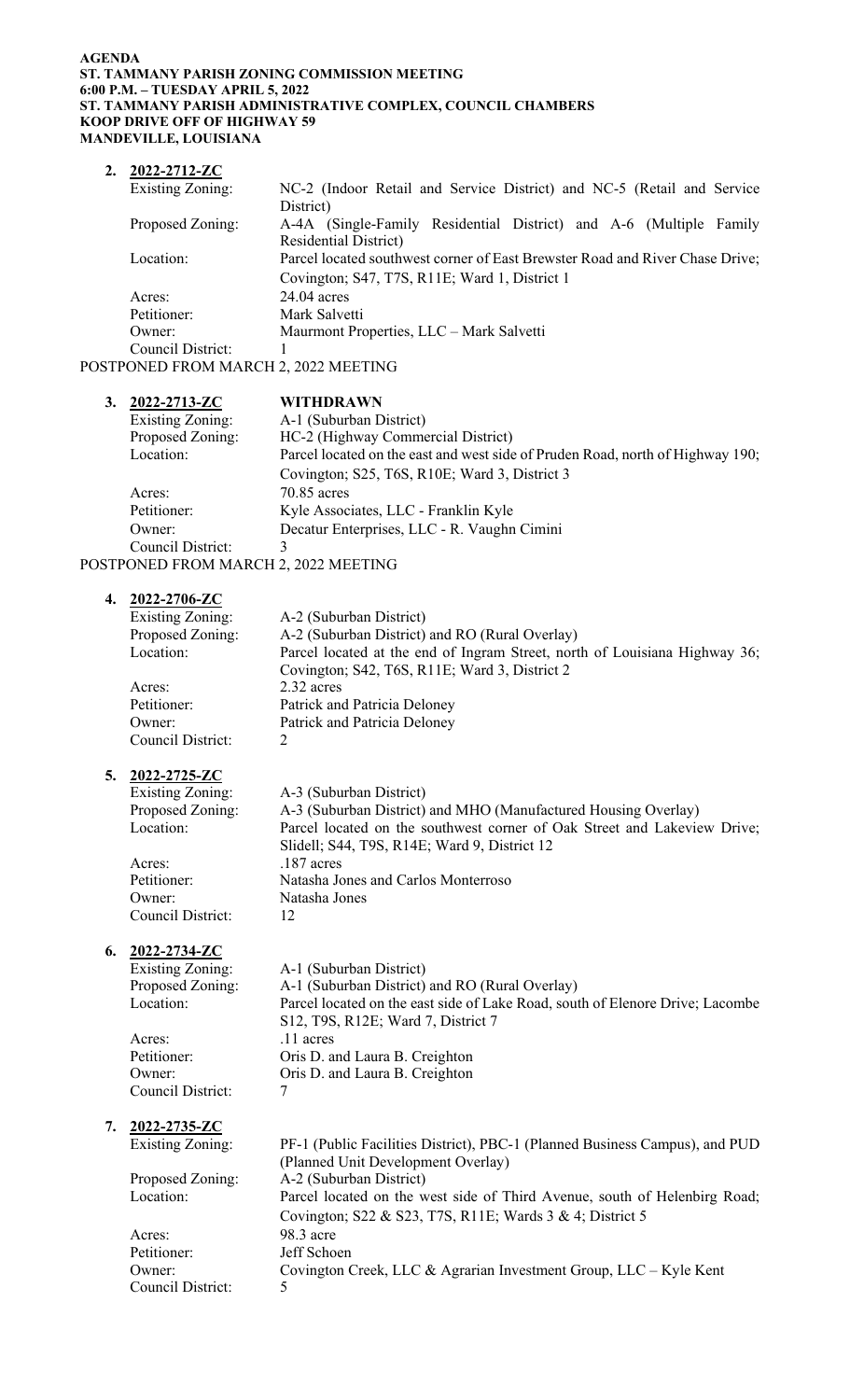### **AGENDA ST. TAMMANY PARISH ZONING COMMISSION MEETING 6:00 P.M. – TUESDAY APRIL 5, 2022 ST. TAMMANY PARISH ADMINISTRATIVE COMPLEX, COUNCIL CHAMBERS KOOP DRIVE OFF OF HIGHWAY 59 MANDEVILLE, LOUISIANA**

| 8. | 2022-2737-ZC<br><b>Existing Zoning:</b><br>Proposed Zoning:<br>Location:<br>Acres:<br>Petitioner:<br>Owner:<br>Council District: | A-2 (Suburban District)<br>A-2 (Suburban District) and PUD (Planned Unit Development Overlay)<br>Parcel located on the west side of Third Avenue, south of Helenbirg Road;<br>Covington; S22 & S23, T7S, R11E; Wards 3 & 4, District 5<br>76 acres<br>Jeff Schoen<br>Covington Creek, LLC & Agrarian Investment Group, LLC - Kyle Kent<br>5 |
|----|----------------------------------------------------------------------------------------------------------------------------------|---------------------------------------------------------------------------------------------------------------------------------------------------------------------------------------------------------------------------------------------------------------------------------------------------------------------------------------------|
| 9. | 2022-2739-ZC<br><b>Existing Zoning:</b><br>Proposed Zoning:<br>Location:<br>Acres:<br>Petitioner:<br>Owner:<br>Council District: | A-2 (Suburban District)<br>A-2 (Suburban District) and RO (Rural Overlay)<br>Parcel on the north side of L' Esperance Drive, west of Chestnut Street;<br>Covington; S42, T7S, R11E; Ward 3, District 5<br>6.61 acres<br>Denise Pilie'<br>L'Esperance, Inc. – Denise Pilie'<br>5                                                             |
|    | 10. 2022-2747-ZC<br><b>Existing Zoning:</b><br>Proposed Zoning:<br>Location:                                                     | A-2 (Suburban District)<br>A-2 (Suburban District) and RO (Rural Overlay)<br>Parcel located on the north and south sides of Douglas Road and the east side<br>of Louisiana Highway 1085, north of Boudreaux Court; Madisonville; S7 &<br>S8, T7S, R10E; Ward 1, District 1                                                                  |
|    | Acres:<br>Petitioner:<br>Owner:<br>Council District:                                                                             | 2.4 acres<br>Joanna Evans<br>Roseanne Douglas Blackwell<br>1                                                                                                                                                                                                                                                                                |
|    | 11. 2022-2752-ZC<br><b>Existing Zoning:</b><br>Proposed Zoning:<br>Location:<br>Acres:                                           | A-1 (Suburban District)<br>A-1A (Suburban District) and A-2 (Suburban District)<br>Parcel located on the south side of Million Dollar Road, north of Heintz Sharp<br>Road, and west of Jessie Hyatt Road; Covington; S31, T5S, R11E; Ward 2,<br>District 2<br>4.25 acres                                                                    |
|    | Petitioner:<br>Owner:<br>Council District:                                                                                       | Colleen Baker<br>Colleen Baker<br>2                                                                                                                                                                                                                                                                                                         |
|    | 12. ZC01-11-072<br>Proposed Zoning:<br>Location:                                                                                 | Major Amendment to the Lakeshore Estates PUD Planned Unit Development<br>Parcel located on the east side of Lakeshore Estates Boulevard, north of Harbor<br>Center Boulevard, Slidell; S34 & S35, T9S, R14E; Ward 9, District 13                                                                                                            |
|    | Acres:<br>Petitioner:<br>Owner:<br>Council District:                                                                             | 25 acres<br>Kathy Lowrey<br>The Harbor Center District<br>13                                                                                                                                                                                                                                                                                |
|    | 13. 2022-2754-ZC<br><b>Existing Zoning:</b><br>Proposed Zoning:<br>Location:                                                     | A-1A (Suburban District)<br>A-5 (Two-Family Residential District)<br>Parcel located on the south side of Highway 40, west of Hurd Road; Bush<br>S26, T5S, R11E; Ward 2, District 2                                                                                                                                                          |
|    | Acres:<br>Petitioner:<br>Owner:<br><b>Council District:</b>                                                                      | 6.26 acres<br>Mary Spell<br>Spell Holdings, LLC<br>2                                                                                                                                                                                                                                                                                        |